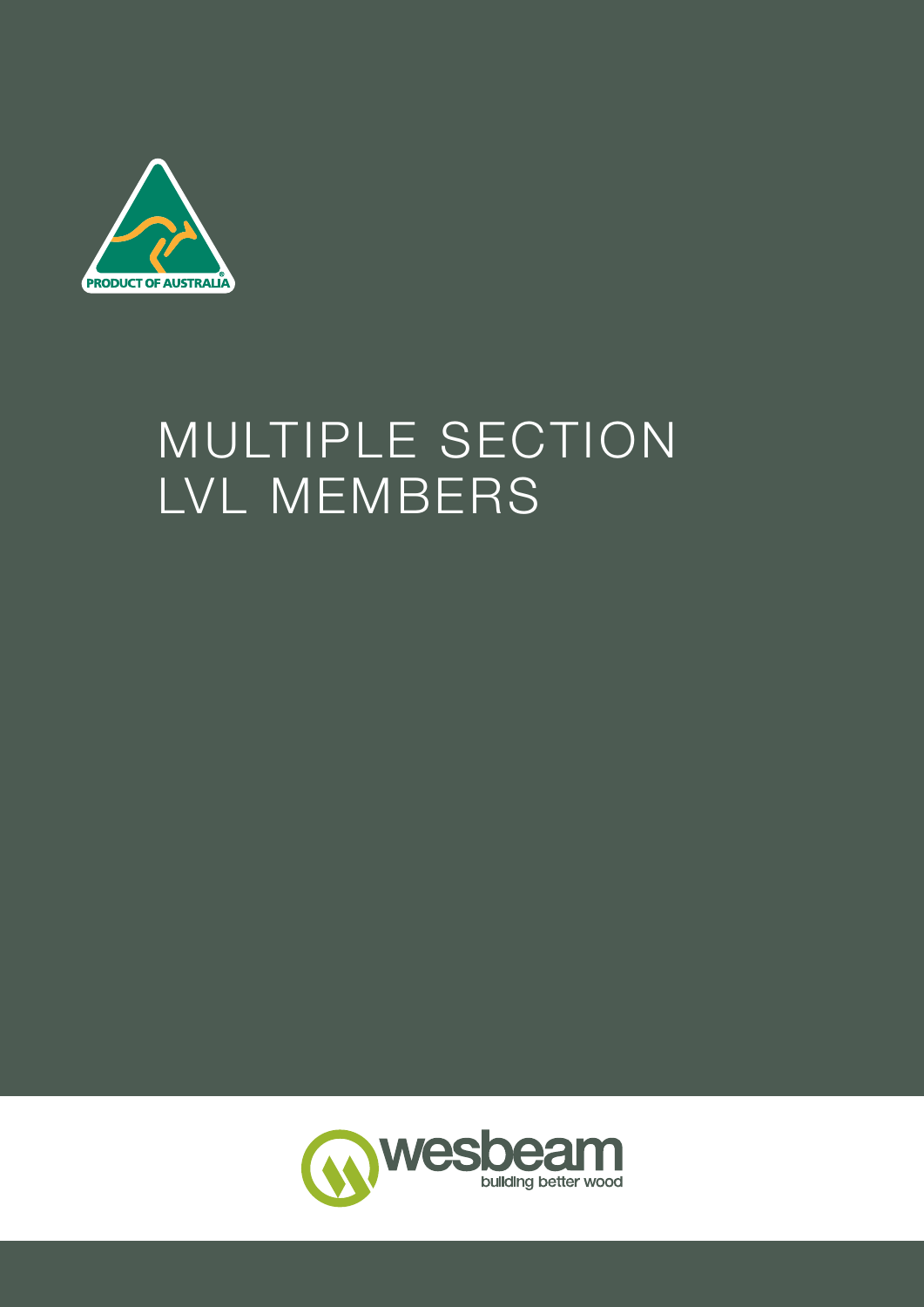## MULTIPLE SECTION LVL MEMBERS

| <b>Introduction</b>                                       | Laminated Veneer Lumber (LVL) is widely used in residential housing from bearers and<br>joists through to roof framing elements. This wide spread market acceptance has been<br>due to their uniformity of engineering properties, large end section sizes, high strength<br>to weight ratio and their ready availability in longer lengths.                                               |  |  |  |
|-----------------------------------------------------------|--------------------------------------------------------------------------------------------------------------------------------------------------------------------------------------------------------------------------------------------------------------------------------------------------------------------------------------------------------------------------------------------|--|--|--|
|                                                           | Where multiple section LVL members are specified in the Wesbeam Span Tables or<br>e-house software, the members need to be securely fastened together. The method<br>of fastener can be either                                                                                                                                                                                             |  |  |  |
|                                                           | • Nail fasteners<br>• Type 17 Tek screw fasteners, or<br>• Bolt fasteners                                                                                                                                                                                                                                                                                                                  |  |  |  |
| <b>Wesbeam Products</b>                                   | Using LVL as multiple section members requires an understanding of these products<br>and the means of "laminating" the individual members together and installing them in<br>residential housing applications.                                                                                                                                                                             |  |  |  |
| e-beam LVL                                                | Wesbeam's laminated veneer lumber (LVL and e-joists), can be used in all structural<br>applications where traditional sawn timber has been used. Being engineered timber<br>products, LVL and e-joists are manufactured to meet the specific needs of the residential<br>building industry and are available as both untreated as well as treated products to<br>enhance their durability. |  |  |  |
| <b>Assembly of Multiple Section</b><br><b>LVL Members</b> | Figure 1 - Multiple Section Details                                                                                                                                                                                                                                                                                                                                                        |  |  |  |
|                                                           | Nail and screw fastening driven from alternate<br>sides with bolt fixings from one face only.<br>For fixing sizes required refer Table 1.<br>End Distance -<br>Edge distance - top and<br>Refer Table 2<br>bottom – Refer Table 3<br>╂                                                                                                                                                     |  |  |  |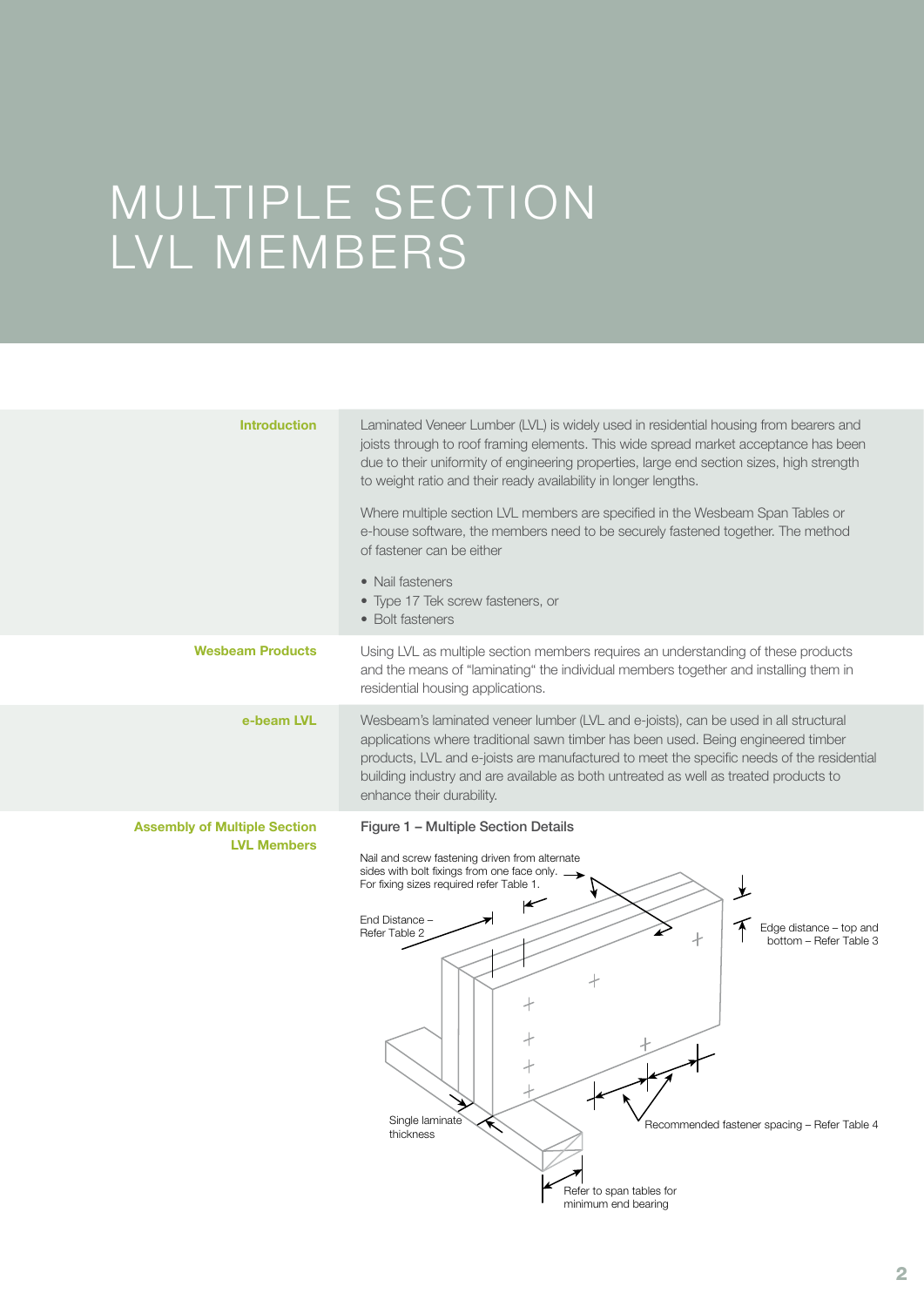

|                           | <b>Fastener Type</b> |                        |                           |                        |                      |                        |  |
|---------------------------|----------------------|------------------------|---------------------------|------------------------|----------------------|------------------------|--|
| <b>Single</b><br>Laminate | <b>Nails</b>         |                        | <b>Type 17 Tek Screws</b> |                        | <b>Bolts</b>         |                        |  |
| <b>Thickness</b><br>(mm)  | Min.<br>Dia.<br>(mm) | Min.<br>Length<br>(mm) | <b>Screw</b><br>No.       | Min.<br>Length<br>(mm) | Min.<br>Dia.<br>(mm) | Min.<br>Length<br>(mm) |  |
| 35                        | 2.87                 | 75                     | No.10                     | 75                     | M10                  | 100                    |  |
| 45                        | 3.05                 | 90                     | No.12                     | 75                     | M <sub>12</sub>      | 125                    |  |
| 63                        | 3.33                 | 100                    | No.14                     | 100                    | M <sub>12</sub>      | 150                    |  |

NS – Nail fastener not suitable for 75mm thick members

Table 2 – Recommended **Fastener End Distances** 

| <b>Fastener Type</b>        |                                           |                  |                                       |                             |                                       |  |
|-----------------------------|-------------------------------------------|------------------|---------------------------------------|-----------------------------|---------------------------------------|--|
|                             | <b>Type 17 Tek Screws</b><br><b>Nails</b> |                  |                                       | <b>Bolts</b>                |                                       |  |
| <b>Nail</b><br>Dia.<br>(mm) | <b>End</b><br><b>Distance</b><br>(mm)     | <b>Screw No.</b> | <b>End</b><br><b>Distance</b><br>(mm) | <b>Bolt</b><br>Dia.<br>(mm) | <b>End</b><br><b>Distance</b><br>(mm) |  |
| 2.87                        | 60                                        | No.10            | 50                                    | M10                         | 50                                    |  |
| 3.05                        | 65                                        | No.12            | 60                                    | M <sub>12</sub>             | 60                                    |  |
| 3.33                        | 70                                        | No.14            | 65                                    | M <sub>12</sub>             | 60                                    |  |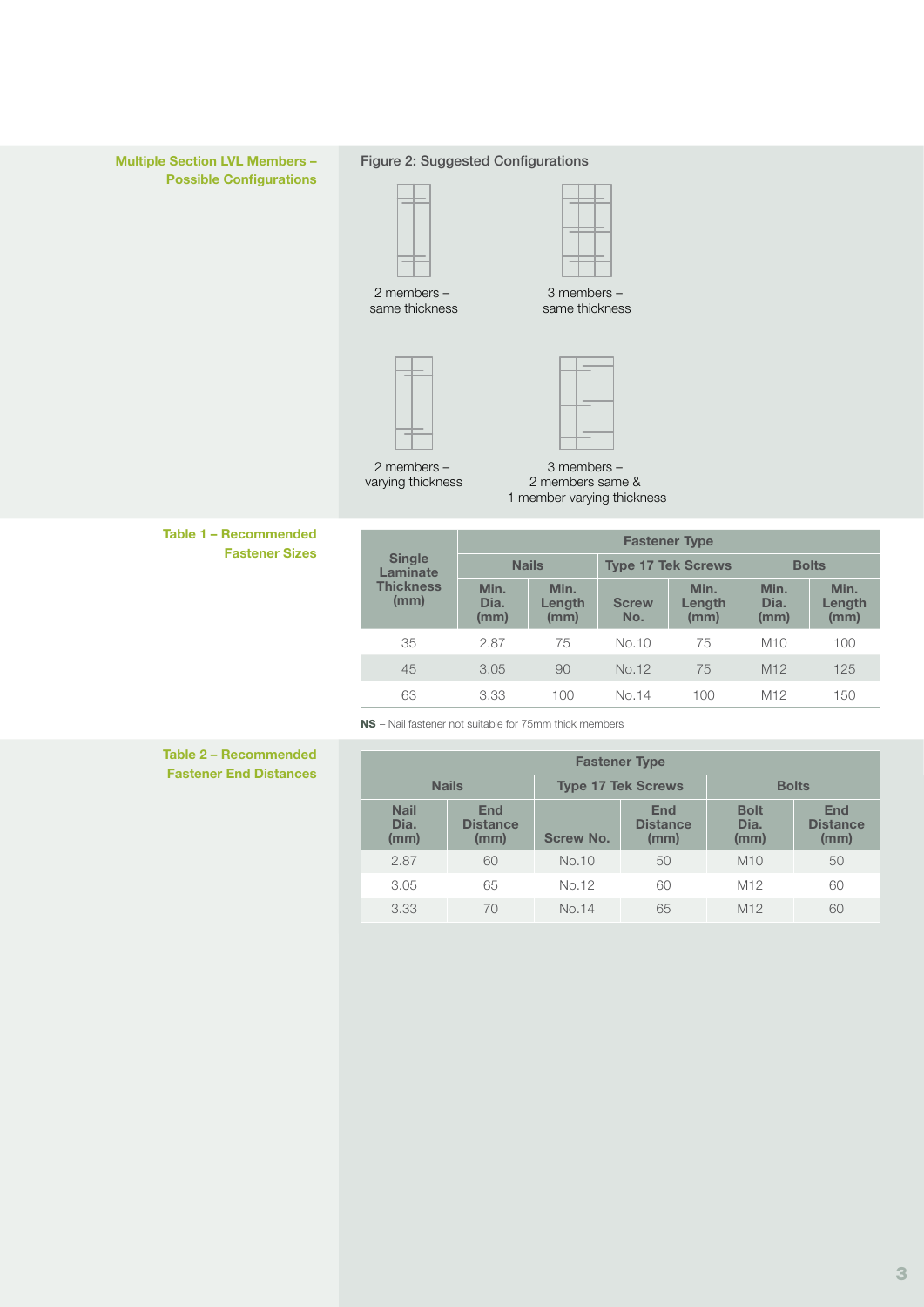### Table 3 – Recommended **Fastener Edge Distances**

| <b>Fastener Type</b>        |                                        |                           |                                        |                             |                                        |  |
|-----------------------------|----------------------------------------|---------------------------|----------------------------------------|-----------------------------|----------------------------------------|--|
|                             | <b>Nails</b>                           | <b>Type 17 Tek Screws</b> |                                        | <b>Bolts</b>                |                                        |  |
| <b>Nail</b><br>Dia.<br>(mm) | <b>Edge</b><br><b>Distance</b><br>(mm) | <b>Screw</b><br>No.       | <b>Edge</b><br><b>Distance</b><br>(mm) | <b>Bolt</b><br>Dia.<br>(mm) | <b>Edge</b><br><b>Distance</b><br>(mm) |  |
| 2.87                        | 20                                     | No.10                     | 30                                     | M10                         | 50                                     |  |
| 3.05                        | 20                                     | No.12                     | 30                                     | M <sub>12</sub>             | 60                                     |  |
| 3.33                        | 20                                     | No.14                     | 35                                     | M <sub>12</sub>             | 60                                     |  |

### Table 4 – Recommended Spacing of Fasteners along Beams

| <b>Fastener Type</b> |                        |                     |                           |                          |                        |
|----------------------|------------------------|---------------------|---------------------------|--------------------------|------------------------|
|                      | <b>Nails</b>           |                     | <b>Type 17 Tek Screws</b> | <b>Bolts</b>             |                        |
| Nail Dia.<br>(mm)    | <b>Spacing</b><br>(mm) | <b>Screw</b><br>No. | <b>Spacing</b><br>(mm)    | <b>Bolt Dia.</b><br>(mm) | <b>Spacing</b><br>(mm) |
| 2.87                 | 150                    | No.10               | 200                       | M10                      | 300                    |
| 3.05                 | 150                    | No.12               | 200                       | M <sub>12</sub>          | 450                    |
| 3.33                 | 200                    | No.14               | 300                       | M <sub>12</sub>          | 600                    |

Fasteners Required at Supports To ensure that multiple section members act as one beam for structural design purposes the recommended number of fasteners at supports is shown in Figure 3 and Table 5. Where a secondary beam is faced fixed to a multiple section primary beam the number of fasteners required is shown in Figure 4 and Table 6.

### Figure 3 – Fasteners at Supports



Table 5 – Recommended Number of Fasteners required at Supports

| <b>Beam Depth</b> | <b>Number of Fasteners Required</b> |                                     |              |  |  |
|-------------------|-------------------------------------|-------------------------------------|--------------|--|--|
| (mm)              | <b>Nails</b>                        | <b>Type 17 Tek</b><br><b>Screws</b> | <b>Bolts</b> |  |  |
| $90 - 150$        | 2                                   | 2                                   |              |  |  |
| $200 - 240$       |                                     | 3                                   |              |  |  |
| 300               | 5                                   | 4                                   | 3            |  |  |
| 360               | 6                                   | $\overline{4}$                      | 3            |  |  |
| 400               |                                     |                                     | 3            |  |  |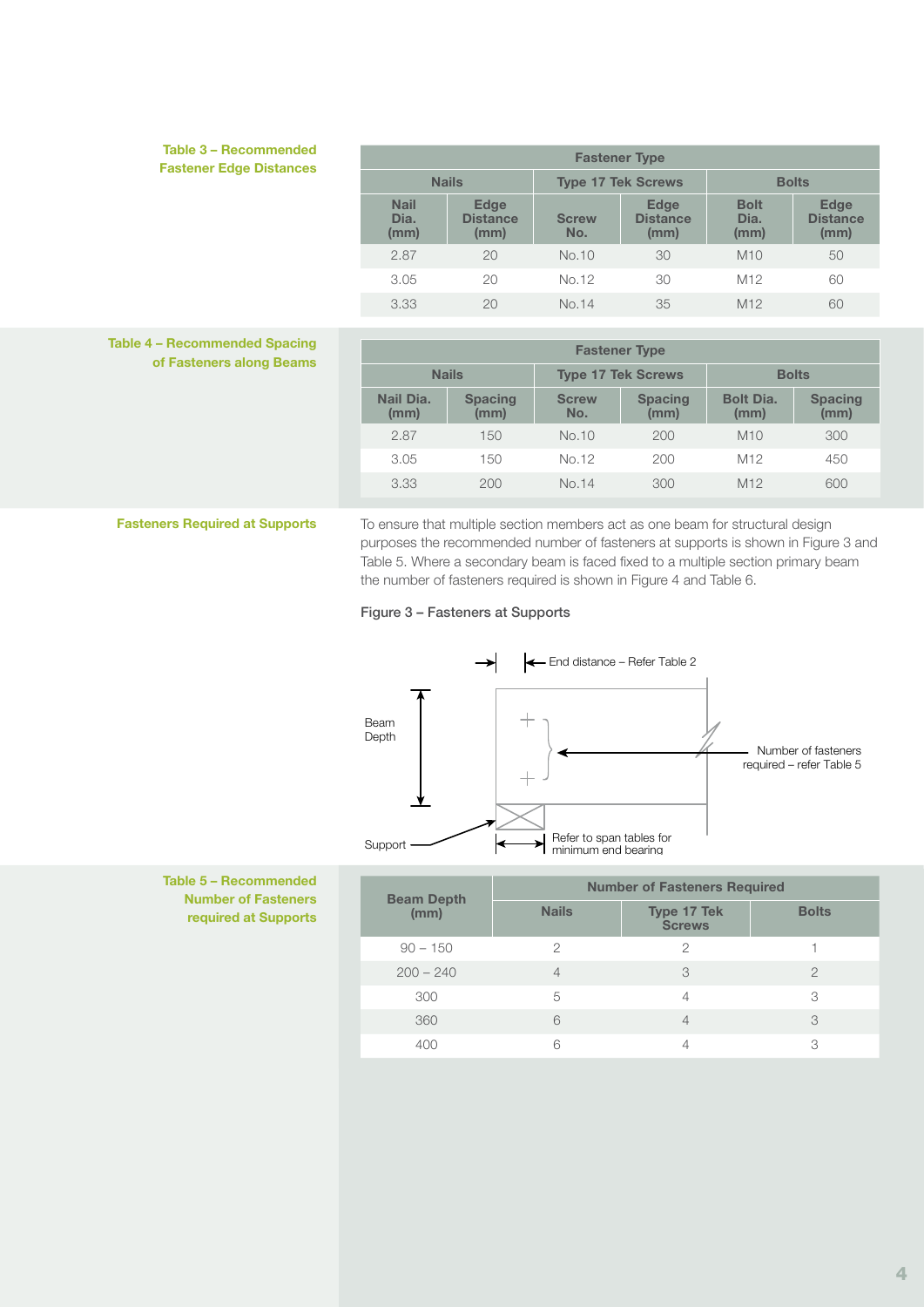### Fasteners Required at Beam to Beam Connection

Figure 4 – Fasteners Required in the Multiple Section Primary Beam to Support the Secondary Beam



| Table 6 - Recommended Fasteners<br><b>Required for Fixing Multiple</b><br><b>Section Primary Beams Together</b><br>that Support Secondary Beams | <b>Beam Depth</b><br>(mm)                                                                                                                                                                                                                                                                                                                                                                                      | <b>Number of Fasteners Required each Side</b><br>of the Secondary Beam |                                     |              |  |
|-------------------------------------------------------------------------------------------------------------------------------------------------|----------------------------------------------------------------------------------------------------------------------------------------------------------------------------------------------------------------------------------------------------------------------------------------------------------------------------------------------------------------------------------------------------------------|------------------------------------------------------------------------|-------------------------------------|--------------|--|
|                                                                                                                                                 |                                                                                                                                                                                                                                                                                                                                                                                                                | <b>Nails</b>                                                           | <b>Type 17 Tek</b><br><b>Screws</b> | <b>Bolts</b> |  |
|                                                                                                                                                 | $90 - 150$                                                                                                                                                                                                                                                                                                                                                                                                     | 3                                                                      | 2                                   | 1.           |  |
|                                                                                                                                                 | $200 - 240$                                                                                                                                                                                                                                                                                                                                                                                                    | 5                                                                      | 3                                   | $\mathbf{2}$ |  |
|                                                                                                                                                 | 300                                                                                                                                                                                                                                                                                                                                                                                                            | 6                                                                      | 4                                   | 3            |  |
|                                                                                                                                                 | 360                                                                                                                                                                                                                                                                                                                                                                                                            | 8                                                                      | $\overline{4}$                      | 3            |  |
|                                                                                                                                                 | 400                                                                                                                                                                                                                                                                                                                                                                                                            | 8                                                                      | 4                                   | 3            |  |
| <b>Fabrication of Multiple</b><br><b>Section Members</b>                                                                                        | Care should be taken when fabricating multiple section members to ensure that the<br>individual laminates do not cup or warp before or after fabrication. Individual members<br>should be dry and not cupped or bowed before fabrication. Moisture entry between<br>laminations should be minimised or prevented after fabrication as the members may<br>cup or warp thereby reducing the fastener efficiency. |                                                                        |                                     |              |  |
|                                                                                                                                                 | Fabricated multiple section members should be stored under cover and above ground<br>on supports spaced not greater than 1800mm.                                                                                                                                                                                                                                                                               |                                                                        |                                     |              |  |
| Notes on the Installation of Fasteners                                                                                                          | 1. Exposed ends of nails should be clenched over.                                                                                                                                                                                                                                                                                                                                                              |                                                                        |                                     |              |  |
|                                                                                                                                                 | 2. When using Type 17 or Bugle Batten wood screws it is recommended that the<br>multiple section members be tightly clamped together. This will prevent the face of<br>the 2nd or 3rd LVL member being pushed away while installing the screw.                                                                                                                                                                 |                                                                        |                                     |              |  |
|                                                                                                                                                 | 3. Where a flush finish is required to the member a Bugle Batten screw fastener is<br>recommended.                                                                                                                                                                                                                                                                                                             |                                                                        |                                     |              |  |
|                                                                                                                                                 | 4. Type 17 screws with Hex heads are only suitable for joining 2 members together.<br>Multiple section members comprising 3 members should use Bugle Batten screw<br>fasteners for internal lamina.                                                                                                                                                                                                            |                                                                        |                                     |              |  |
|                                                                                                                                                 | 5. Holes drilled for the installation of bolt fasteners should be the same dia, as the bolt<br>shank dia. but not more than 1mm greater than the bolt shank dia. eg for 12mm<br>bolts the max drill hole should be $\leq 13$ mm.                                                                                                                                                                               |                                                                        |                                     |              |  |
|                                                                                                                                                 | 6. Where bolt fasteners are utilised to join multiple section members together the ends<br>of the bolts are to be finished with 3mm thick flat steel washers.                                                                                                                                                                                                                                                  |                                                                        |                                     |              |  |